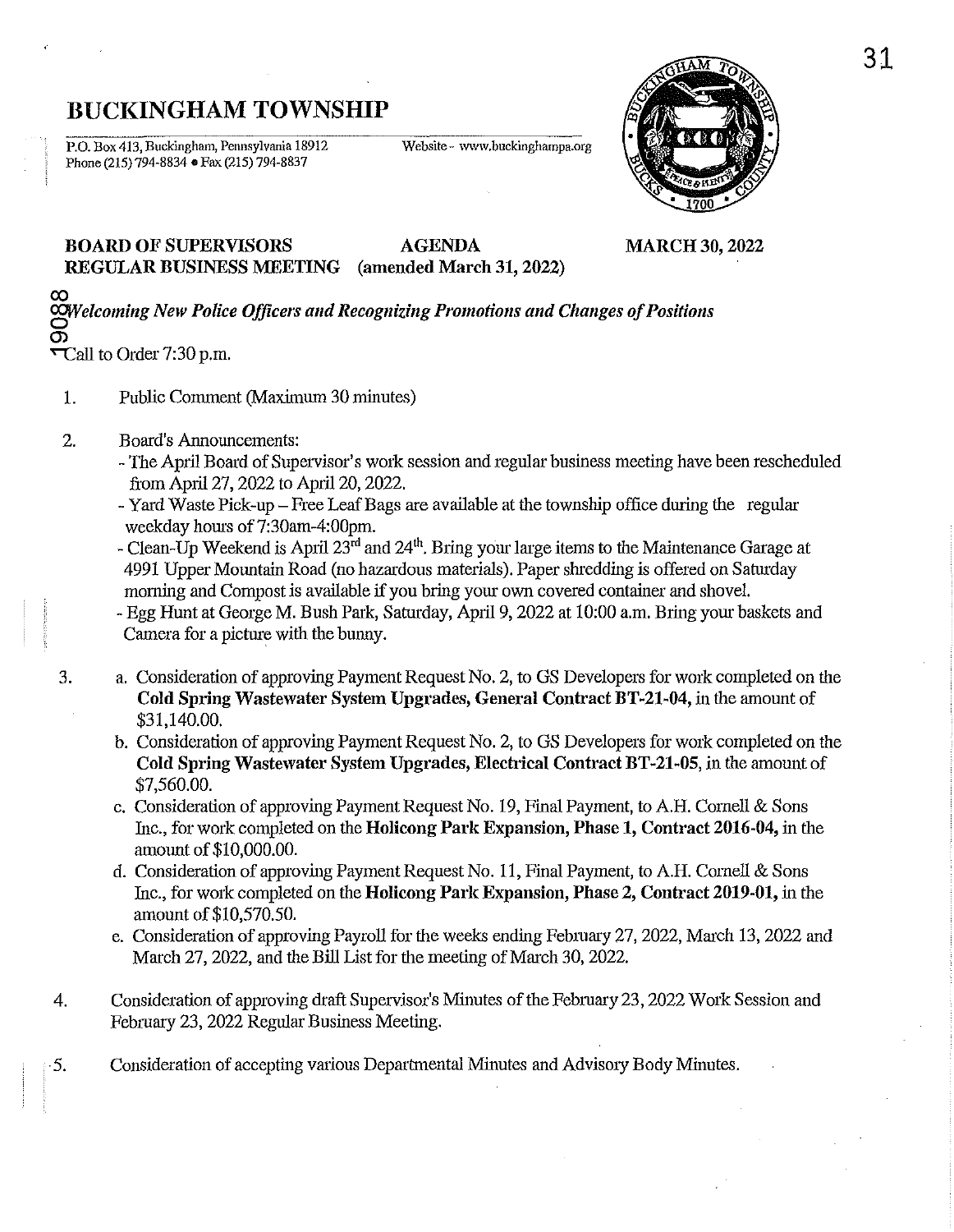# BOARD OF SUPERVISORS REGULAR MEETING MARCH 30, 2022 PAGE 2

- 6. Consideration of approving the Agreement of Sale of Conservation Easement between Fairwinds Holdings, LLC and Buckingham Township for 58.25 acres of land (more or less) located on Swamp Road, TMP 6-22-6,6-22-6-1,6-22-6-2 and 6-22-6-3.
- 7 Consideration of approving Resolution 2575, A Resolution of the Board of Supervisors of Buckingham Township, Bucks County, Pennsylvania, Appointing the Chief of Police Open Records Officer for All Right To Know Inquiries Seeking Records of the Buckingham Township Police Department and Otherwise Affirming Resolution 2067 Adopting Written Policies and Regulations Under the Right-To-Know Law.
- 8. a. Consideration of agreeing to the Developer's Request for an Extension of time within which to complete the Improvements as set forth in the Residential Development Agreement to March 24, 2023, covering "Sycamore Hollow Farms, Lot I", Township File SA 2010-01".
	- b. Consideration of agreeing to the Developer's Request for an Extension of time within which to complete the Improvements as set forth in the Residential Development Agreement to March 24, 2023, covering "Sycamore Hollow Farms, Lot 2", Township File SA 2010-01".
- 9. Consideration of agreeing to the Developer's Request for an Extension of the time within which to complete the Improvements as set forth in the Residential Development Contract to April 10, 2023, covering the ''McKernan Development" Subdivision, Township File SA 2007-01.
- 10. Consideration of accepting the offer of an Extension to the allowable review time under the provisions of the PA Municipalities Planning Code to May 30, 2022, for "Longland Invest, LLC", Township File LD 2021-03.
- 11. Consideration of accepting the offer of an Extension to the allowable review time under the provisions of the PA Municipalities Planning Code to September 28, 2022, for "Trinetra-Proposed Gasoline Canopy and Convenience Store", Township File LD 2020-01.
- 12. Consideration of approving the revised "Leaver Cable Funeral Home" Land Development Record Plan, Township File LD 2017-04, TMP 06-010-115-001, specifically approving the illumination of the front of the building façade per the façade lighting plan dated 8/10/2021 and the addition of residential scale lighting fixtures in the parking lot as shown on a revised Landscaping Plan last revised February 25, 2022.
- 13. a. Consideration of adding the following item to the agenda and to post the agenda so amended on the township's website and at the township office by the first business day following this meeting: Consideration of authorizing the Township Manager to sign a Three-Year 50% Green Energy Electricity Contract for January 1, 2023 through January 31, 2025.
	- b. Consideration of authorizing the Township Manager to sign a Three-Year 50% Green Energy Electricity Contract for January 1, 2023 through January 31, 2025.

32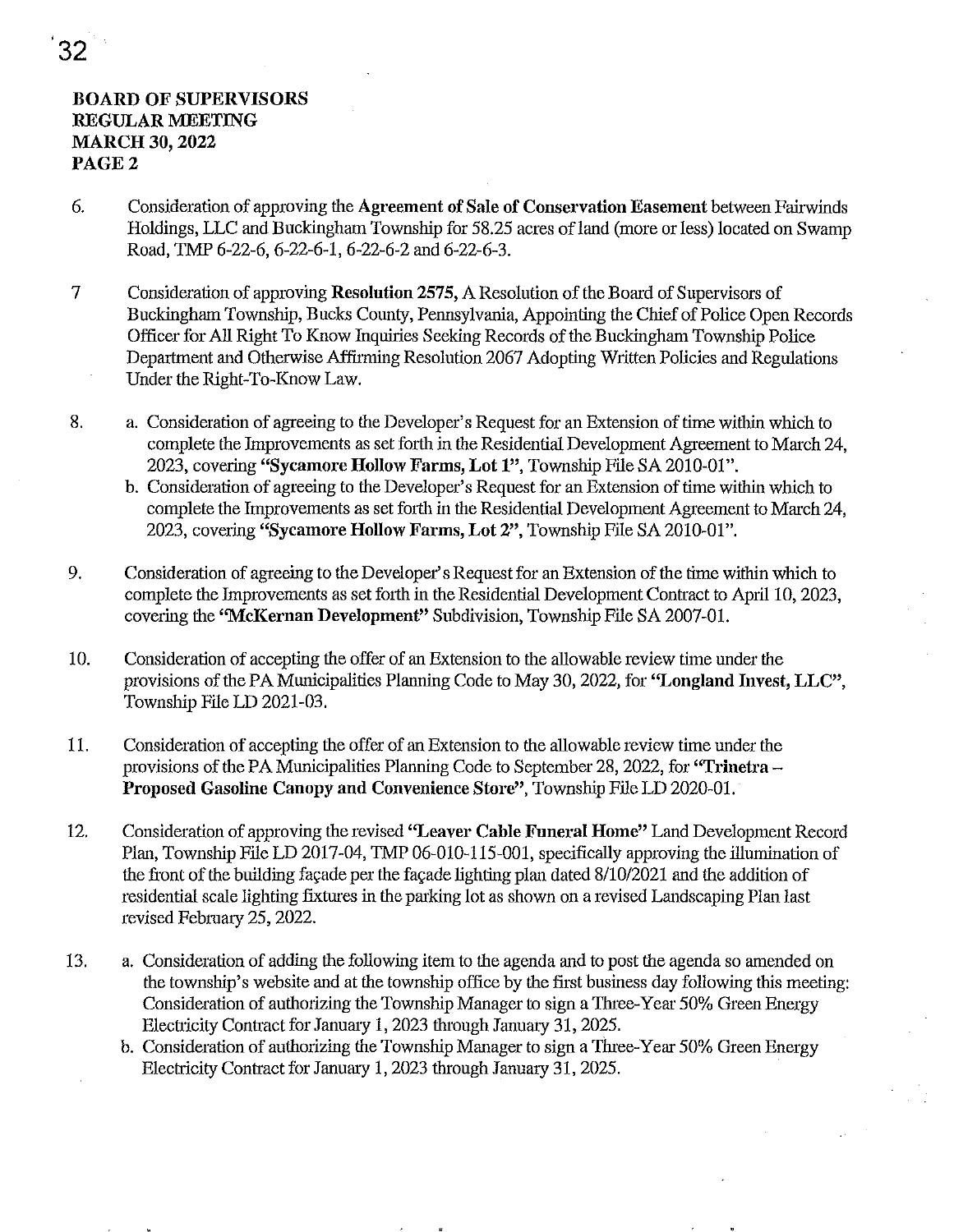# BOARD OF SUPERVISORS REGULAR MEETING MARCH 30, 2022 PAGE 3

#### 14. ESCROW RELEASES:

| "Fenton's Corner", Site,<br>Township File SA 2013-03                              | Request for Release #8            | \$58,479.75 recommended for<br>release |
|-----------------------------------------------------------------------------------|-----------------------------------|----------------------------------------|
| "Sycamore Hollow Farms<br>(Histand Tract) $-$ Lot 1",<br>Township File SA 2010-01 | Request for Release #6            | \$14,474.78 recommended for<br>release |
| "Sycamore Hollow Farms<br>(Histand Tract) $-Lot 2$ ",<br>Township File SA 2010-01 | Request for Release #6            | \$39,847.16 recommended for<br>release |
| "PA Biotechnology Center",<br>Township File LD 2017-02                            | Request for Release #3            | \$94,213.12 recommended for<br>release |
| "Pine Crest Farm - Lot 2",<br>Township File SA 2010-03                            | Request for Release #2<br>(Final) | \$47,185.87 recommended for<br>release |

#### 15. Additional Business / Manager's Items:

- Consideration of accepting the Roadmaster's recommendations for the Highway Materials Joint Bid Award through the Bucks County Consortium.
- Consideration of approving None Such Fann, 4493 York Road, TMP 6-10-227 to tie into the Buckingham Township Wastewater Treatment Plant for a total of 6 EDU's (Equivalent Dwelling Unit).
- Consideration of approving the Purchase Order to Doylestown Heating and Air Conditioning Services Inc. for the purchase of a new boiler for the Public Works Facility, in the amount of \$42,500.00.
- Request by the Anchor House Foundation to waive the Park Pavilion \$50.00 fee per Resolution No. 2572 for use of the Hansell Park Pavilion on July 16, 2022.
- Consideration of approving Payment of Outstanding Invoices owed by "Stoneymead", Township File SA 98-05, in the amount of \$18,842.30 to Buckingham Township.
- Consideration of Authorizing the Township Solicitor to advertise the Water & Wastewater Standards Ordinance.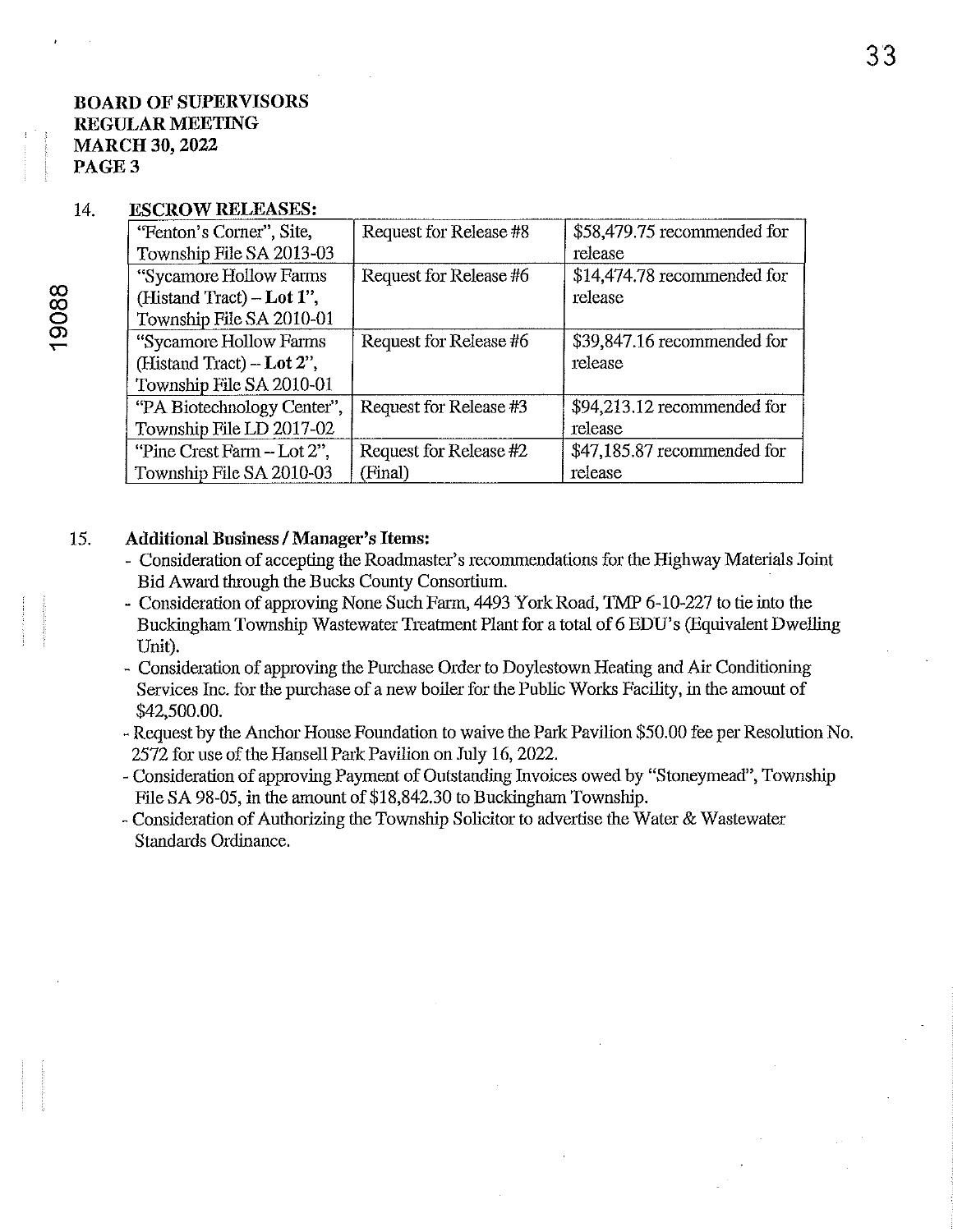The regular meeting of the Buckingham Township Board of Supervisors was held on March 30, 2022 in the Township Building, 4613 Hughesian Drive, Buckingham, Pennsylvania,

| Present: | Paul Calderaio                            | Chairman                                                                        |
|----------|-------------------------------------------|---------------------------------------------------------------------------------|
|          | <b>Jon Forest</b>                         | Vice-Chairman                                                                   |
|          | Maggie Rash                               | Member                                                                          |
|          | Dana S. Cozza                             | Township Manager                                                                |
|          | Daniel Gray                               | Township Engineer                                                               |
|          | Craig A. Smith, Esquire                   | Township Solicitor                                                              |
|          | Not Present: Luke Rosanova<br>Gary Weaver | <b>Bucks County Planning Commission</b><br>Township Water/Wastewater Consultant |

*Mr. Calderaio called the regular meeting to order at 7:30 p.m.* 

Chief Gallagher introduced, and the Board of Supervisor's officially welcomed, new police officers Justin Gerding, Ryan Hickman and Dylan Sherman, Chief Gallagher also congratulated promotions to Corporal for Jess Hannah and Kevin Myslinski, and Detective positions for Samantha Devery and James Crusemire, Many proud family members and police department staff were present to join in the festivities,

#### **PUBLIC COMMENT**

Mr. Steve Scardetto, Pineville Road property owner, requested clarification of bills for his project as during the January 25, 2022 meeting he was informed that no work would be done until he paid the outstanding balance, however there were billings after January 25th and before he paid his outstanding balance, Mr. Scardetto requested the billings between January 25th and the date he paid the outstanding balance be waived,

**Mr.** Smith explained there were emails between township staff and himself looking to keep Mr. Scardetto informed of what was necessary to keep the project moving along, Mrs, Cozza said billings are also delayed oftentimes and may have been for work done before January 25<sup>th</sup>,

Mr. Forest said the township will not waive the bills, as it is not up to the taxpayers to cover the expenses related to Mr. Scardetto's project. Mr. Calderaio agreed, and said Mr. Scardetto has benefitted by receiving a lot of free consultation by repeatedly coming to public comment, which is his right, but that Mr. Scardetto is using this time not for public comment, but rather to ask specific questions concerning his property of the township consultants and thereby avoid being billed for the time,

Mr. Smith noted that since Mr. Scardetto had paid his outstanding balance, he completed his review of Mr. Scardetto's insurance policy and had advised via letter Mr. Scardetto's insurance agent and Mr. Scardetto this afternoon of the outstanding issues; further noting the issues were not many,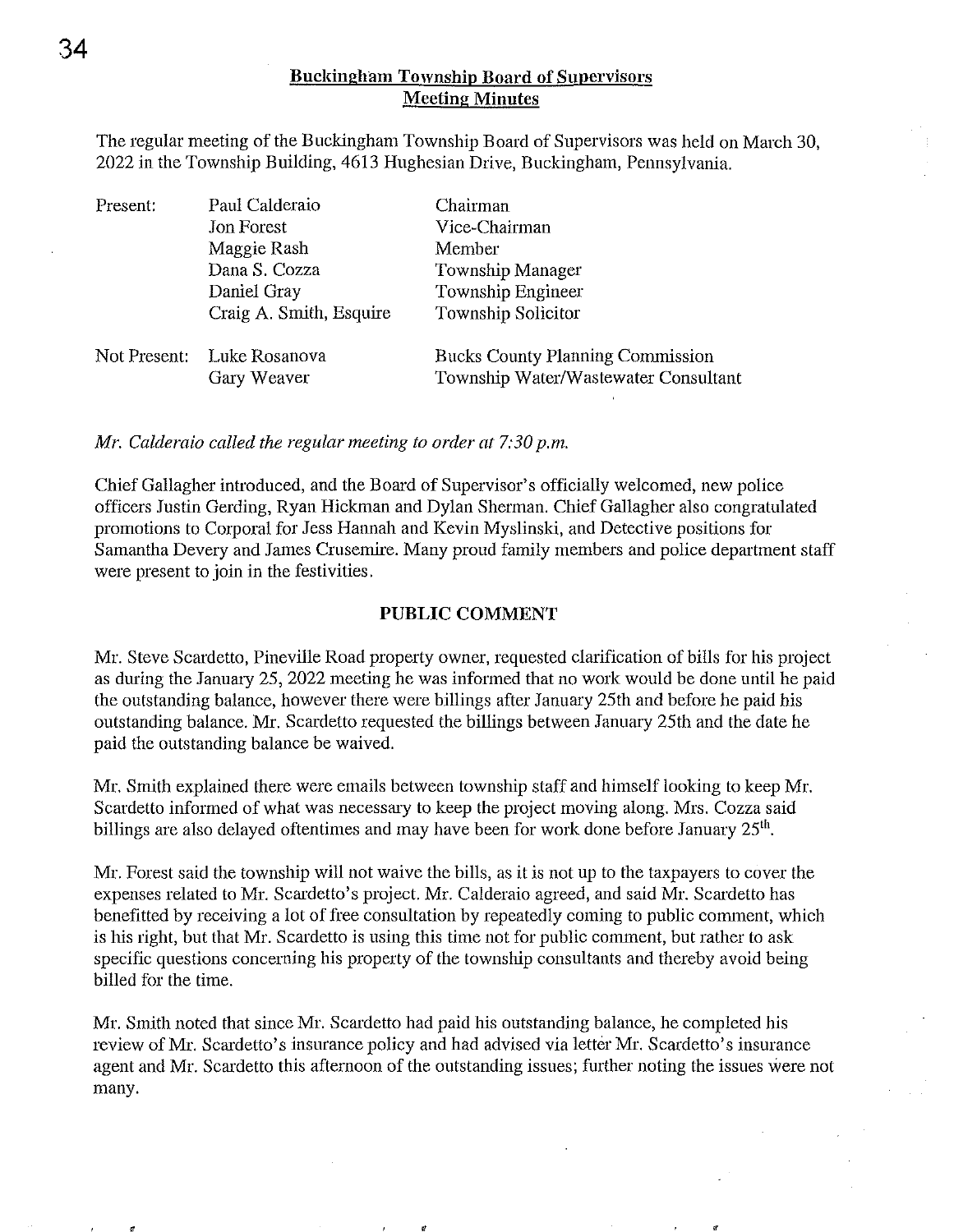#### BOARD'S ANNOUNCEMENTS

Mr. Calderaio made the following announcements:

- The April Board of Supervisor's work session and regular business meeting have been rescheduled from April 27, 2022 to April 20, 2022.
- Yard Waste Pick-up Free Leaf Bags are available at the township office during the regular weekday hours of 7:30am-4:00pm.
- Clean-Up Weekend is April 23<sup>rd</sup> and 24<sup>th</sup>. Bring your large items to the Maintenance Garage at 4991 Upper Mountain Road (no hazardous materials). Paper shredding is offered on Saturday morning and Compost is available if you bring your own covered container and shovel.
- Egg Hunt at George M. Bush Park, Saturday, April 9, 2022 at 10:00 a.m. Bring your baskets and camera for a picture with the bunny.

## REQUESTS FOR PAYMENT, PAYROLL and BILL LIST

Consideration of approving Payment Request No.2, to GS Developers for work completed on the Cold Spring Wastewater System Upgrades, General Contract BT-21-04, in the amount of \$31,140.00.

Consideration of approving Payment Request No.2, to GS Developers for work completed on the Cold Spring Wastewater System Upgrades, Electrical Contract BT-21-05, in the amount of \$7,560.00.

Consideration of approving Payment Request No. 19, Final Payment, to A.H. Cornell & Sons Inc., for work completed on the Holicong Park Expansion, Phase 1, Contract 2016-04, in the amount of \$10,000.00.

Consideration of approving Payment Request No. 11, Final Payment, to A.H. Cornell & Sons Inc., for work completed on the Holicong Park Expansion, Phase 2, Contract 2019-01, in the amount of \$10,570.50.

*Mr. Calderaio made a motion, seconded by Mr. Forest, to approve the following items as written in the agenda:* 

- *- Payment Request No.2, to* GS *Developers for work completed on the Cold Spring Wastewater System Upgrades, General Contract BT-21-04, in the amount of \$31,140.00.*
- *- Payment Request No.2, to* GS *Developers for work completed on the Cold Spring Wastewater System Upgrades, Electrical Contract BT-21-05, in the amount of \$7,560.00.*
- *- Payment Request No.* 19, *Final Payment, to A.H. Cornell* & *Sons Inc., for work completed on the Holicong Park Expansion, Phase 1, Contract 2016-04, in the amount of \$10,000.00.*
- *- Payment Request No.* 11, *Final Payment, to A.H. Cornell* & *Sons Inc., for work completed on the Holicong Park Expansion, Phase* 2, *Contract 2019-01, in the amount of \$10,570.50.*

Mr. Gray noted that the payments to A.H. Cornell & Sons Inc. are the Final Payments for the Holicong Park Expansion, Phases 1 and 2, and that there is a one year maintenance bond for each phase effective from this date.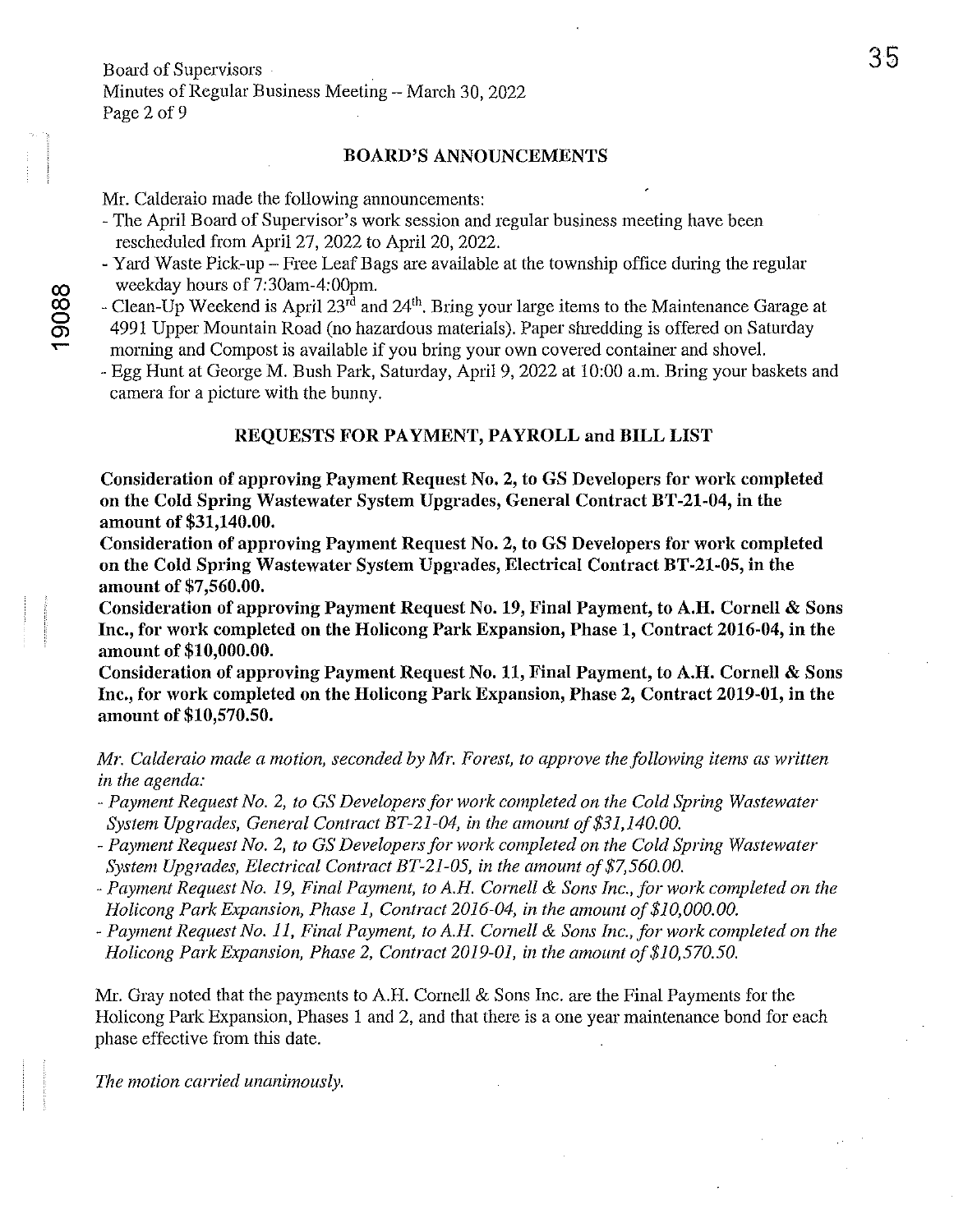36 Board of Supervisors Minutes of Regular Business Meeting  $-$  March 30, 2022 Page 3 of 9

# Consideration of approving Payroll for the weeks ending February 27, 2022, March 13, 2022 and March 27, 2022, and the Bill List for the meeting of March 30, 2022.

*Mr. Calderaio made a motion, seconded by Mrs. Rash, to approve Payroll for the weeks ending February* 27, *2022, March* 13, *2022 and March* 27, *2022, and the Bill Listfor the meeting of March 30, 2022 in the total amount of* \$1,181,563.58. *The motion carried unanimously.* 

#### **MINUTES**

## Consideration of approving draft Supervisor's Minutes of the February 23, 2022 Work Session and February 23, 2022 Regular Business Meeting.

*Mr. Calderaio made a motion, seconded by Mr. Forest, to approve, as most recently presented, the draft Supervisor's Minutes of the Februmy 23,2022 Work Session and Februmy 23,2022 Regular Business Meeting. The motion carried unanimously.* 

#### Consideration of accepting various Departmental Minutes and Advisory Body Minutes.

*Mr. Calderaio made a motion, seconded by Mrs. Rash, to accept for inclusion in the Township's*  records the various Departmental Minutes and Advisory Body Minutes. The motion carried *unanimously.* 

#### BUSINESS

Consideration of approving the Agreement of Sale for a Conservation Easement between Fairwinds Holdings, LLC and Buckingham Township for 58.25 acres of land (more or less) located on Swamp Road, Bucks County Tax Map Parcels 6-22-6, 6-22-6-1, 6-22-6-2 and 6-22-6-3.

*Mrs. Rash made a motion, seconded by Mr. Calderaio, to approve the Agreement of Sale for a Conservation Easement between Fairwinds Holdings, LLC and Buckingham Township for 58.25 acres of land (more or less) located on Swamp Road, Bucks County Tax Map Parcels* 6-22-6, 6- *22-6-1,6-22-6-2 and* 6-22-6-3, *and to authorize the township solicitor to order an appraisal Jar the purposes of purchasing the properties.* 

Mrs. Rash expressed her thankfulness that a current resident of Buckingham Township will be purchasing the four parcels, which will be combined into just two parcels totaling 58.25 acres, with the ability to build on two 2-acre curtilages on the property near Swamp Road, and the plan for the remainder of the tract to be for sustainable farming purposes.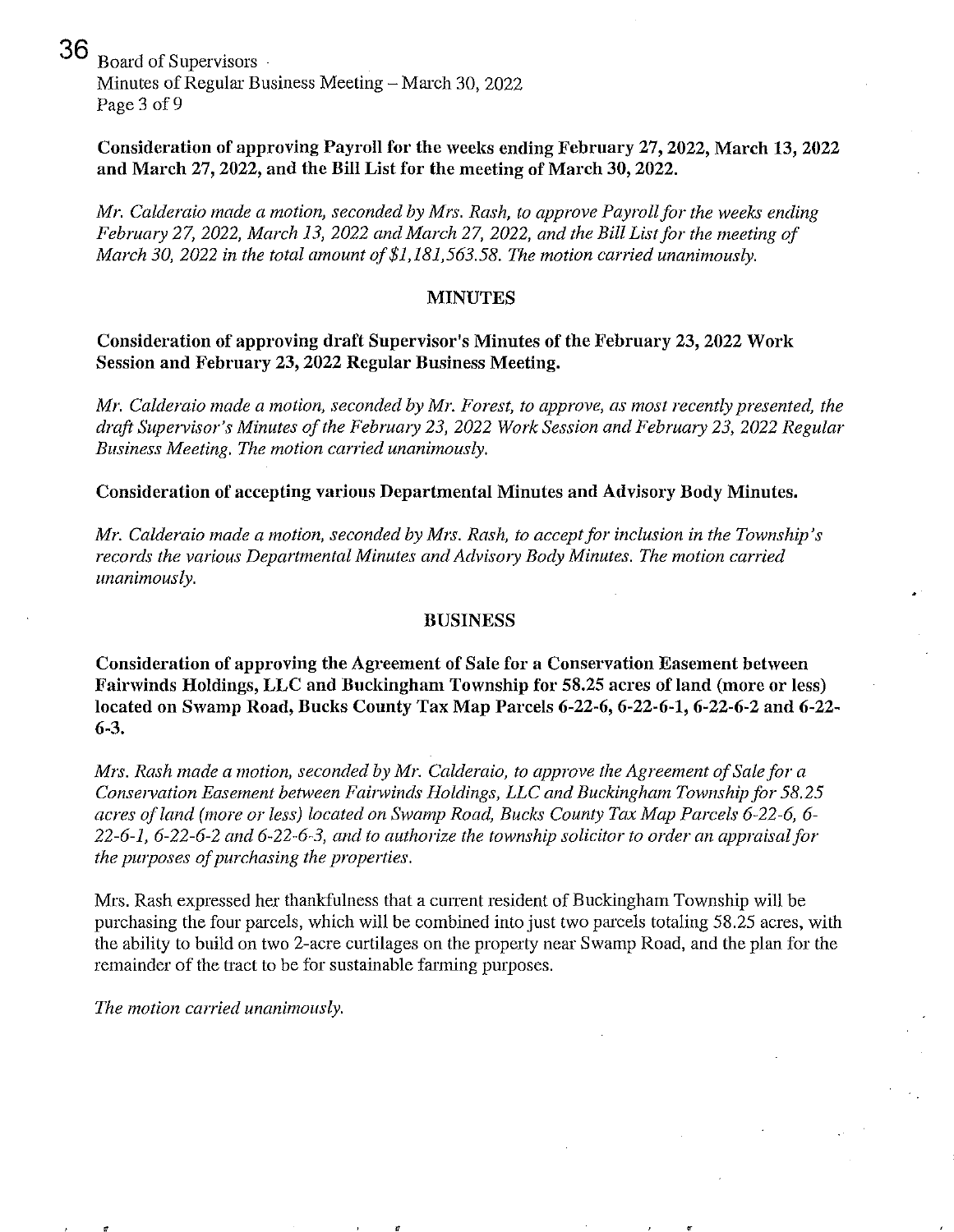Board of Supervisors Minutes of Regular Business Meeting – March 30, 2022 Page 4 of 9

Consideration of approving Resolntion 2575, A Resolution of the Board of Supervisors of Buckingham Township, Bucks County, Pennsylvania, Appointing the Chief of Police Open Records Officer for All Right To Know Inquiries Seeking Records of the Buckingham Township Police Department and Otherwise Affirming Resolution 2067 Adopting Written Policies and Regulations Under the Right-To-Know Law.

*Mr. Calderaio made a motion, seconded by Mr. Forest, to approve Resolution* 2575, *a Resolution of the Board of Supervisors of Buckingham Township, Bucks County, Pennsylvania, appointing the Chief of Police Open Records Officer for all right to know inquiries seeking records of the Buckingham Township Police Department and othe/wise ajfinning Resolution 2067 adopting written policies and regulations under the right-to-know law.* 

Mr. Smith advised the Board that this resolution appoints the Chief of Police as an adjunct Right To Know Officer, while the Township Manager will continue to hold the principal Open Records Officer position for Buckingham Township responsible to review any determination that records are to be released.

*The motion carried unanimously.* 

Consideration of agreeing to the Developer's Request for an Extension of time within which to complete the Improvements as set forth in the Residential Development Agreement to March 24, 2023, covering "Sycamore Hollow Farms, Lot I", Township File SA 2010-01.

*Mr. Calderaio made a motion, seconded by Mr. Forest, to agree to the Developer's Request for an Extension of time within which to complete the Improvements as set forth in the Residential Development Agreement to March* 24, *2023, covering "Sycamore Hollow Farms, Lot* 1 ", *Township File SA 20IO-01. The motion carried unanimously.* 

Consideration of agreeing to the Developer's Request for an Extension of time within which to complete the Improvements as set forth in the Residential Development Agreement to March 24, 2023, covering "Sycamore Hollow Farms, Lot 2", Township File SA 2010-01.

*Mr. Calderaio made a motion, seconded by Mr. Forest, to agree to the Developer's Request for an Extension of time within which to complete the Improvements as set forth in the Residential Development Agreement to March 24,2023, covering "Sycamore Hollow Fanns, Lot 2", Township File SA 2010-01. The motion carried unanimously.* 

Consideration of agreeing to the Developer's Request for an Extension of the time within which to complete the Improvements as set forth in the Residential Development Contract to April 10, 2023, covering the "McKernan Development" Subdivision, Township File SA 2007- 01.

*Mr. Calderaio made a motion, seconded by Mr. Forest, to agree to the Developer's Requestfor an Extension of the time within which to complete the Improvements as set forth in the Residential Development Contract to April 10, 2023, covering the "McKernan Development" Subdivision, Township File SA 2007-01. The motion carried unanimously.*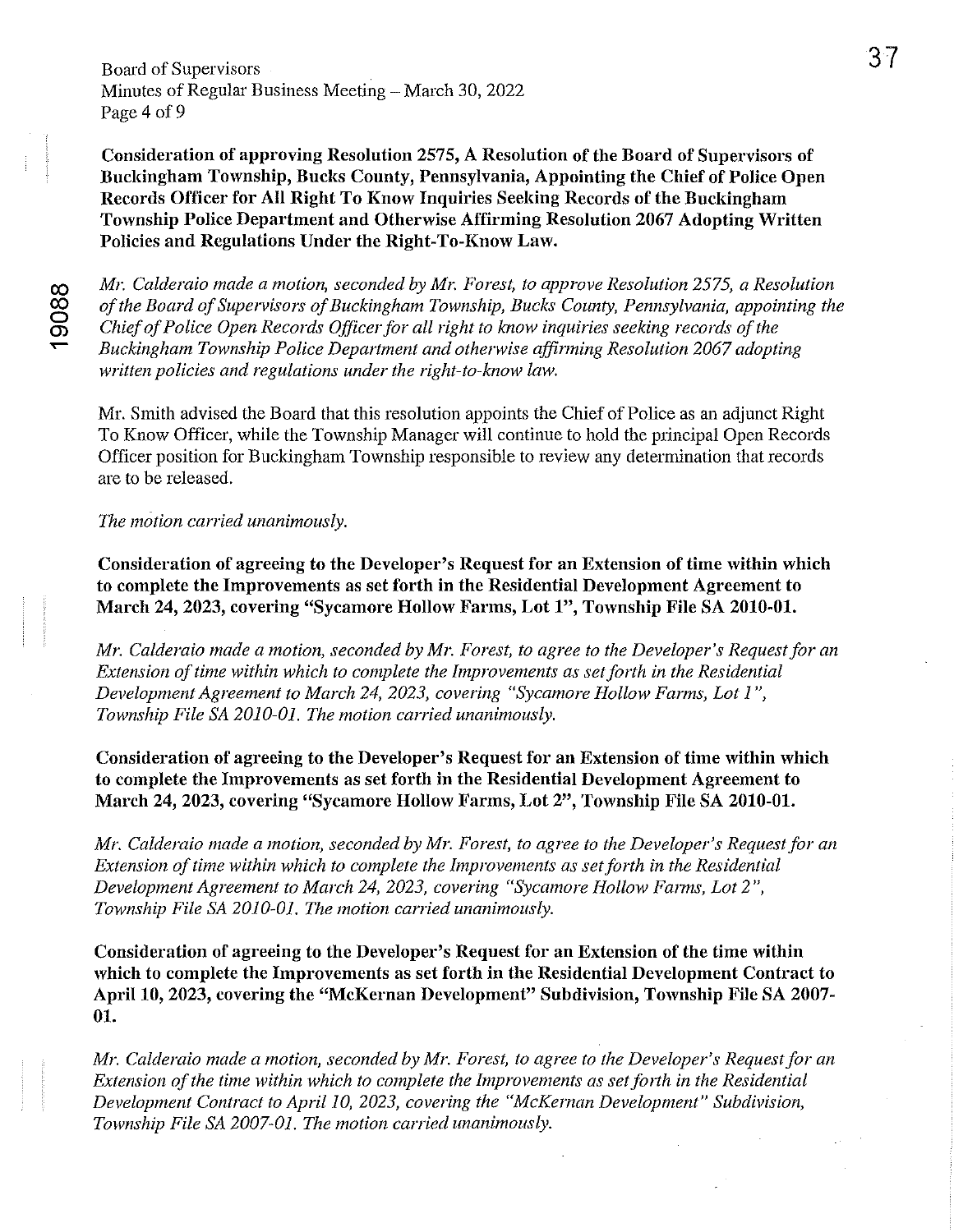,

38 Board of Supervisors Minutes of Regular Business Meeting – March 30, 2022 Page 5 of 9

# Consideration of accepting the offer of an Extension to the allowable review time under the provisions of the PA Municipalities Planning Code to May 30, 2022, for "Longland Invest, LLC", Township File **LD** 2021-03.

*Mr. Calderaio made a motion, seconded by Mr. Forest, to accept the offer of an Extension to the allowable review time under the provisions of the PA Municipalities Planning Code to May 30, 2022, for "Long land Invest, LLC", Township File LD 2021-03. The motion carried unanimously.* 

Consideration of accepting the offer of an Extension to the allowable review time under the provisions of the PA Municipalities Planning Code to September 28, 2022, for "Trinetra -Proposed Gasoline Canopy and Convenience Store", Township File **LD** 2020-01.

*Mr. Calderaio made a motion, seconded by Mr. Forest, to accept the offer of an Extension to the allowable review time under the provisions of the PA Municipalities Planning Code to September 28,2022, for "Trinetra* - *Proposed Gasoline Canopy and Convenience Store", Township File LD 2020-01.* 

Mr. Smith advised the Board this is the  $4<sup>th</sup>$  extension request for the Trinetra project, with no action taken. He recommended that the applicant needs to proceed with a review by the Planning Commission prior to the September 28, 2022 extension date or the Board may consider rejecting the plan due to inaction. The Board agreed and asked Mr. Gray to convey this information to the applicant.

#### *The motion carried unanimously.*

Consideration of approving the revised ''Leaver Cable Funeral Home" Land Development Record Plan, Township File **LD** 2017-04, TMP 06-010-115-001, specifically approving the illumination of the front of the building fa\;ade per the fa\;ade lighting plan dated *8110/2021* and the addition of residential scale lighting fixtures in the parking lot as shown on a revised Landscaping Plan last revised February 25, 2022.

*MI: Calderaio made a motion, seconded by Mr. Forest, to approve the revised "Leaver Cable Funeral Home" Land Development Record Plan, Township File LD 2017-04, TMP 06-010-115-001,*  specifically approving the illumination of the front of the building façade per the façade lighting plan *dated 8110/2021 and the addition of residential scale lighting fixtures in the parking lot as shown on a revised Landscaping Plan last revised February 25, 2022.* 

Mr. Gray explained that when the addition to the building was constructed, 24 sconce lights were installed along the building front and sides that were not shown on previous plans. He said the zoning ordinance prohibits lighting on the front of buildings unless approved for a specific reason. Mr. Gray said there was no lighting installed for the parking area, and the developer said they were using the facade lights to help provide light for the parking area. Mr. Gray said after advising the developer the lights were not allowed, they asked if the Board wonld approve the lights if they were lowered to 5 foot candles (maximum allowed on facades), and be allowed to re-install four residential post mounted lights throughout the parking lot, which were there previously. Mr. Gray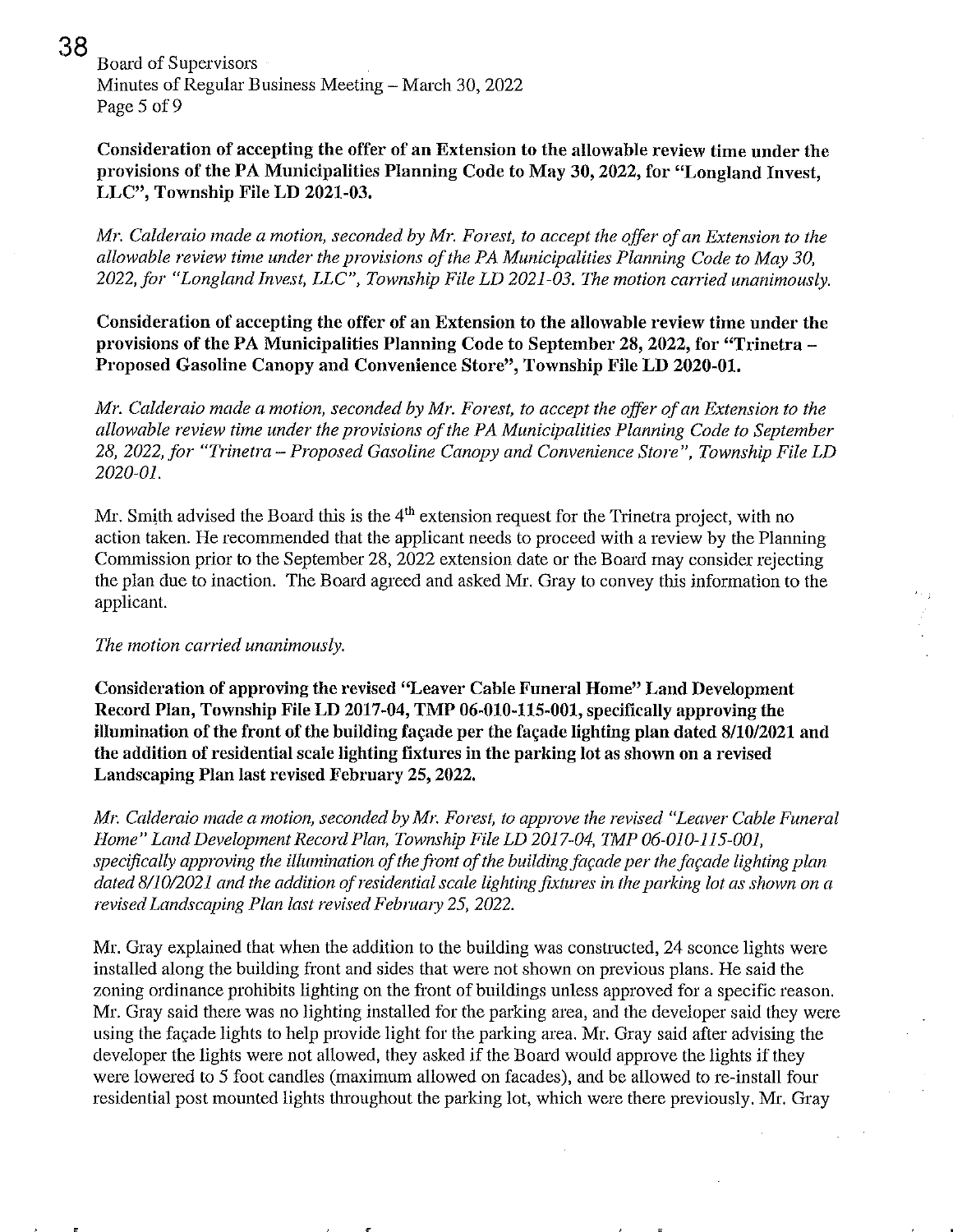## Board of Supervisors Minutes of Regular Business Meeting  $-$  March 30, 2022 Page 6 of 9

said the lights are set to turn off at llpm nightly. Mr. Gray said the applicant also agreed to redirect two of the spotlights per his request.

#### *The motion carried unanimously.*

Consideration of adding the following item to the agenda and to post the agenda so amended on the township's website and at the township office by the first business day following this<br>
cometing: Consideration of authorizing the Township Manager to sign a Three-Year 50%<br>
Green Energy Electricity Contract for Jan ~ meeting: Consideration of authorizing the Township Manager to sign a Three-Year 50 % Green Energy Electricity Contract for January 1, 2023 through January 31, 2025.

*MI'. Calderaio made a motion, seconded by Mr. Forest, to approve adding Consideration of authorizing the Township Manager to sign a Three- Year 50% Green Energy Electricity Contract for January* 1, *2023 through January* 31, *2025 to the agenda.* 

Mrs. Cozza explained the reason for the addition was that the most cunent prices were being adjusted daily and today's prices were analyzed and presented to the Board during the work session which was held immediately prior to this business meeting, therefore this agenda item was not received in time to be posted on the 24-hour advance agenda.

*The motion carried unanimously.* 

Consideration of authorizing the Township Manager to sign a Three-Year 50% "Green" (renewable) Energy Electricity Contract for January 1, 2023 through January 31, 2025.

*Mr. Calderaio made a motion, seconded by MI'. Forest, to authorize the Township Manager to sign a Three-Year 50% Green Energy Electricity Contract for Janumy 1,2023 through January 31, 2025. The motion carried unanimously.* 

## ESCROW RELEASES

| "Fenton's Corner", Site,     | Request for Release #8 | \$58,479.75 recommended for  |
|------------------------------|------------------------|------------------------------|
| Township File SA 2013-03     |                        | release                      |
| "Sycamore Hollow Farms       | Request for Release #6 | $$14,474.78$ recommended for |
| (Histand Tract) – Lot $1$ ", |                        | release                      |
| Township File SA 2010-01     |                        |                              |
| "Sycamore Hollow Farms       | Request for Release #6 | $$39,847.16$ recommended for |
| (Histand Tract) – Lot $2$ ", |                        | release                      |
| Township File SA 2010-01     |                        |                              |
| "PA Biotechnology Center",   | Request for Release #3 | \$94,213.12 recommended for  |
| Township File LD 2017-02     |                        | release                      |
| "Pine Crest Farm $-$ Lot 2", | Request for Release #2 | \$47,185.87 recommended for  |
| Township File SA 2010-03     | (Final)                | release                      |

*Mr. Calderaio made a motion, seconded by Mr. Forest, to approve Escrow Release #8 for "Fenton's Corner", Site, Township File* SA *2013-03 in the amount of* \$58,479.75. *The motion carried unanimously.*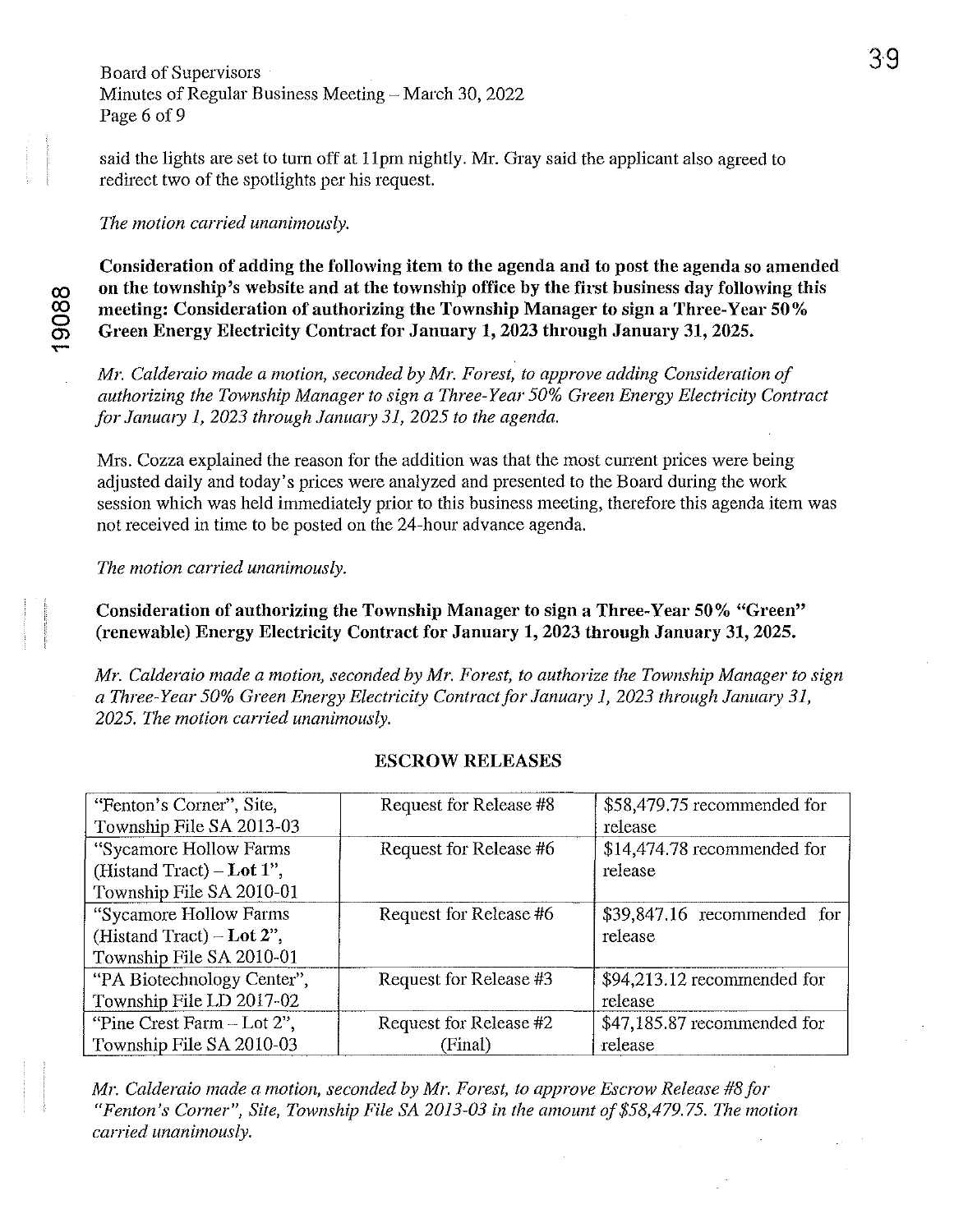**40** 

Board of Supervisors Minutes of Regular Business Meeting – March 30, 2022 Page 7 of 9

*Mr. Calderaio made a motion, seconded by Mr. Forest, to approve Escrow Release #6 for "Sycamore Hollow Fanny (Histand Tract)* - *Lot* 1", *Township File SA 2010-01 in the amount of* \$14,474.78. *The motion carried unanimously.* 

*Mr. Calderaio made a motion, seconded by MI'. Forest, to approve Escrow Release* #6 *for "Sycamore Hollow Farms (Histand Tract) -Lot* 2", *Township File SA 2010-01 in the amount of\$39,847.16. The motion carried unanimously.* 

*Mr. Calderaio made a motion, seconded by Mr. Forest, to approve Escrow Release #3 for "PA Biotechnology Center", Township File LD 2017-02 in the amount of* \$94,213.12. *The motion carried unanimously.* 

*Mr. Calderaio made a motion, seconded by Mr. Forest, to approve Escrow Release #2 for "Pine Crest Farm-Lot* 2", *Township File SA 2010-03 in the amountof\$47,185.87.* 

Mr. Gray noted this is the fmal payment and release of all remaining escrow for Pine Crest Farm - Lot 2, as there are no public improvements to be dedicated to the township.

*The motion carried unanimously.* 

## **ADDITIONAL BUSINESS / MANAGER'S ITEMS**

**Consideration of accepting the Roadmaster's recommendations for the Highway Materials Joint Bid Award through the Bucks County Consortium.** 

*MI'. Calderaio made a motion, seconded by MI'. Forest, to accept the Roadmaster's recommendations for the Highway Materials Joint Bid Award through the Bucks County Consortium. The motion carried unanimously.* 

**Consideration of approving None Such Farm's, (4493 York Road, TMP 6-10-227) request to tie into the Buckingham Township Wastewater Treatment Plant for a total of 6 EDU's (Equivalent Dwelling Units).** 

*Mr. Calderaio made a motion, seconded by Mr. Forest, to approve None Such Farm's, (4493 York \) Road, TMP 6-10-227) request to tie into the Buckingham Township Wastewater Treatment Plant for a total of6 EDU's (Equivalent Dwelling Units).* 

Mrs. Cozza explained this property contains the original farm and houses thereon. She added this connection has been discussed for years.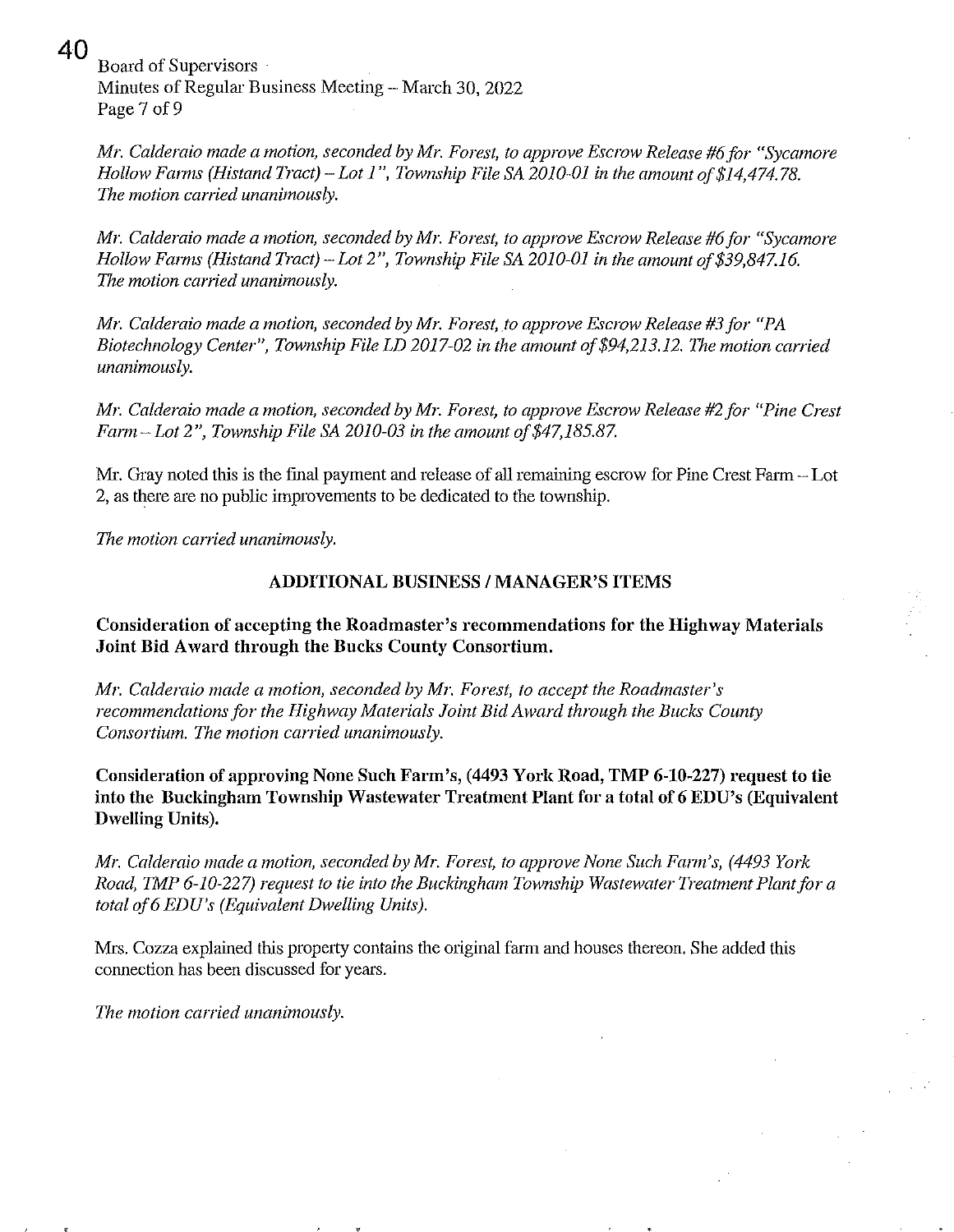Board of Supervisors Minutes of Regular Business Meeting – March 30, 2022 Page 8 of 9

Consideration of approving the Purchase Order to Doylestown Heating and Air Conditioning Services Inc. for the purchase of a new boiler for the Public Works Facility, in the amount of \$42,500.00.

*Mr. Calderaio made a motion, seconded by Mr. Forest, to approve the Purchase Order to Doylestown Heating and Air Conditioning Services Inc.for the purchase of a new boiler for the Public Works Facility, in the amount of \$42,500. 00.* 

Mrs. Cozza explained this is to replace the original boiler at the Upper Mountain Road public works facility.

*The motion carried unanimously.* 

Request by the Anchor House Foundation to waive the Park Pavilion \$50.00 fee per Resolution No. 2572 for use of the Hansell Park Pavilion on July 16, 2022.

*Mr. Calderaio made a motion, seconded by Mr. Forest, to approve the Request by the Anchor House Foundation to waive the Park Pavilion \$50.00 fee per Resolution No.* 2572 *for use of the Hansell Park Pavilion on July* 16, *2022.* 

Mrs. Cozza explained the Anchor House Foundation is a non-profit organization supplying shelter and multiple services for abused, runaway, homeless, aging out and at-risk Trenton youth and has requested a waiver of the fee to use the Hansell Park pavilion for three hours on a Saturday as a resting spot for cyclists to pass through.

*The motion carried unanimously.* 

Consideration of approving Payment of Outstanding Invoices owed to the Township by "Stoneymead", Township File SA 98-05, in the amount of \$18,842.30.

*Mr. Calderaio made a motion, seconded by Mr. Forest, to approve Payment of Outstanding Invoices owed by "Stoneymead", Township File* SA *98-05, to the Township in the amount of \$18,842.30. The motion carried unanimously.* 

Consideration of Authorizing the Township Solicitor to advertise the Water & Wastewater Standards Ordinance.

*Mr. Calderaio made a motion, seconded by Mr. Forest, to authorize the Township Solicitor to advel1ise the revised Water* & *Wastewater Standards Ordinance.* 

Mr. Smith advised that after the Board of Supervisor's adopted the resolution a few months ago to update the Water & Wastewater Standards, he found the Water & Wastewater Standards were originally approved as an ordinance in 1985. Therefore, in order to change the standards by resolution going forward, the ordinance needs to be updated to authorize the process.